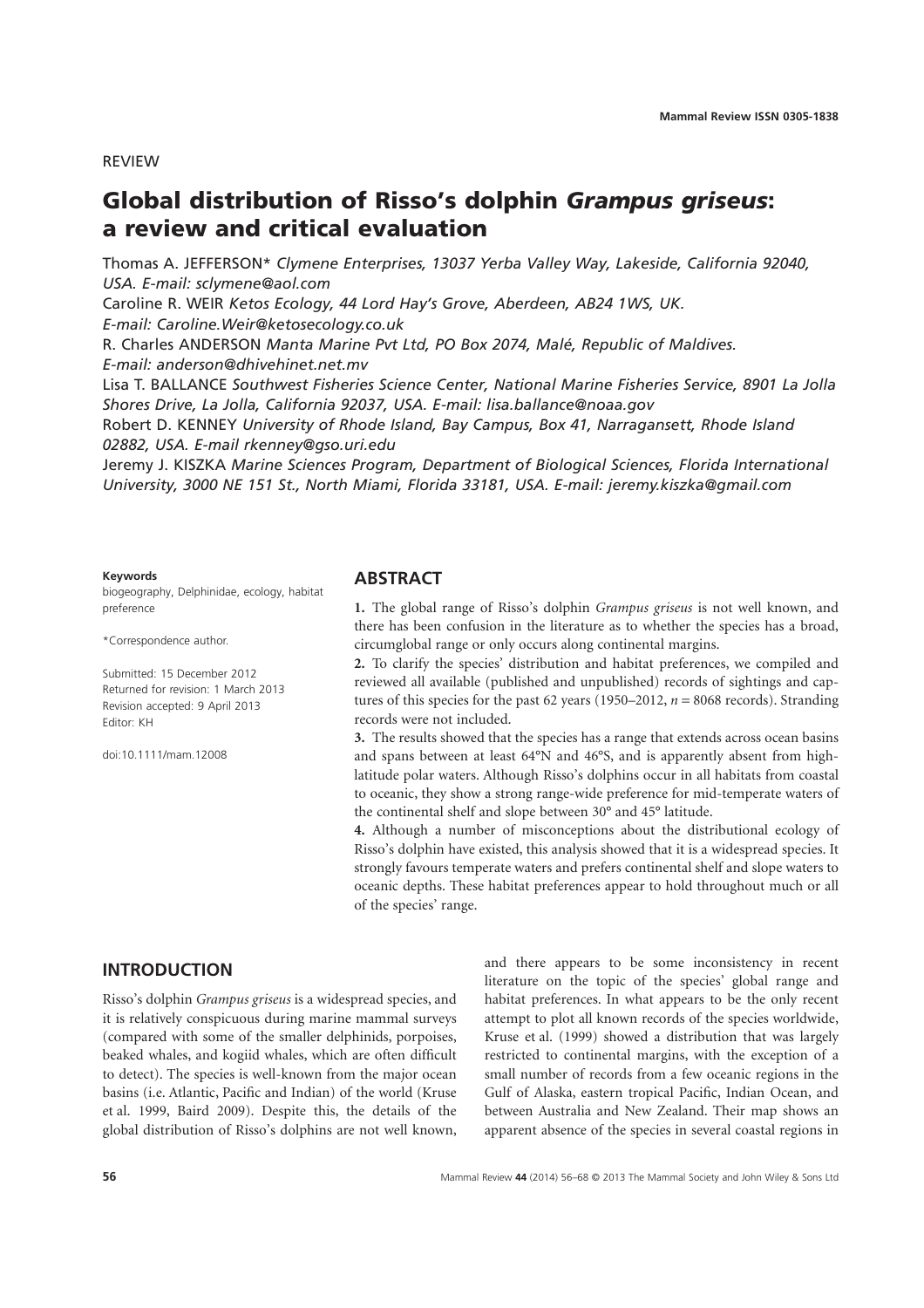#### **Glossary of Oceanographic Terms Used**

• **Continental shelf:** the extended perimeter of each continent and associated coastal plain, with waters generally less than 180–200 m deep.

• **Continental slope:** the sloping region offshore of the continental shelf, extending out to the beginning of the abyssal plain, with waters generally deeper than 180– 200 m.

• **Continental margins:** those waters along the edges of continents, generally including both the continental shelf and slope.

• **Inshore waters:** waters inside enclosed bays, channels or inside of nearshore islands that are protected from oceanic swells and offshore winds. They are often shallow but can in some cases be very deep.

• **Oceanic waters:** waters of the deep, open sea generally beyond the continental margins.

• **Offshore waters:** waters in the open sea or along open coastlines that are exposed to oceanic swells and offshore winds. They are often deep but can be shallow in some regions.

• **Temperate:** waters that lie between the tropics and the polar regions. Seasonal changes in these regions are generally relatively moderate.

• **Tropical:** waters surrounding the Equator that are generally warm and seasonally stable. They are limited by the Tropic of Cancer (23°26′N) in the Northern Hemisphere and the Tropic of Capricorn (23°26′S) in the Southern Hemisphere.

the eastern and western Atlantic Ocean and in nearly all faroffshore, oceanic regions of the Pacific, southern Indian and Atlantic oceans (although they do mention that this may have been effort-related). The map of Kruse et al. (1999) has been cited extensively in the literature to support a range for this species that does not extend to most oceanic regions in the middle of ocean basins. Jefferson et al. (2008) recently followed this basic pattern in their range map but indicated possible occurrence in some additional continental margin areas. Culik (2004) and Taylor et al. (2008) also showed similar patterns of distribution in their range maps for the species.

Several other recent general references have shown a very different pattern, in which Risso's dolphin distribution covered virtually all coastal and oceanic regions of the world, from about 40/50°S to 50/60°N (e.g. Jefferson et al. 1993, Reeves et al. 2002, Shirihai & Jarrett 2006, Bastida et al. 2007, Amano 2009). Although these authors attempted to show the overall species' distribution, the range maps were not based on the plotting of actual records of occurrence, but rather were hypothesized from known patterns of distribution and interpretations of the species' habitat preferences. Despite this, these maps are also commonly cited and have often been used as indicators of the distribution of the species in the scientific literature.

It remains unclear whether most of the regions of apparent absence in Kruse et al. (1999) are places where the species indeed does not occur, or are simply regions with a lack of appropriate search effort and/or reporting. Are Risso's dolphins really restricted primarily to continental and island archipelago margins? What are their normal northern and southern range limits in each ocean basin? Does the species normally occur in enclosed bodies of water, such as seas, gulfs and bays with narrow openings to the high seas? Is there broad-scale empirical evidence to support the oft-cited (e.g. Kruse et al. 1999, Jefferson et al. 2008, Baird 2009, Bearzi et al. 2011) statement that Risso's dolphins prefer continental slope and shelf edge habitat to other oceanographic regions? These questions remain largely unanswered or unsupported by sufficient evidence.

A considerable amount of information has been obtained on Risso's dolphin distribution as large-scale cetacean surveys began in many areas in the 1970s and appears in scattered literature, some published and some unpublished. There has apparently been no attempt to plot records of occurrence worldwide since Kruse et al. (1999). We aim to clarify the contemporary global distribution of Risso's dolphin, based on verified at-sea sightings and captures (strandings are not used) of the species worldwide. Specifically, we investigate: (i) the global distribution and range limits of normal occurrence; and (ii) distribution related to physiography (shelf, slope and oceanic).

#### **METHODS**

In order to evaluate all contemporary data on the distribution of the species, we searched the published and unpublished literature to extract records reported as Risso's dolphins (or listed as *Grampus* sp.) from throughout the world's oceans and seas for the last 62 years (1950–2012). A total of 467 references (including published literature, as well as unpublished 'grey' reports) were compiled that contained information on Risso's dolphin distribution, and information was extracted from them (the list is available from the senior author). In some cases, authors were contacted for clarification of information. We also contacted colleagues working in areas where published literature is sparse and made an extensive search for unpublished data sets that might contain records of interest. Risso's dolphins are relatively easy to identify (see Jefferson et al. 2008), and thus we did not question taxonomic identifications that were supported by sufficient evidence to rule out other species, or were provided by colleagues known to us to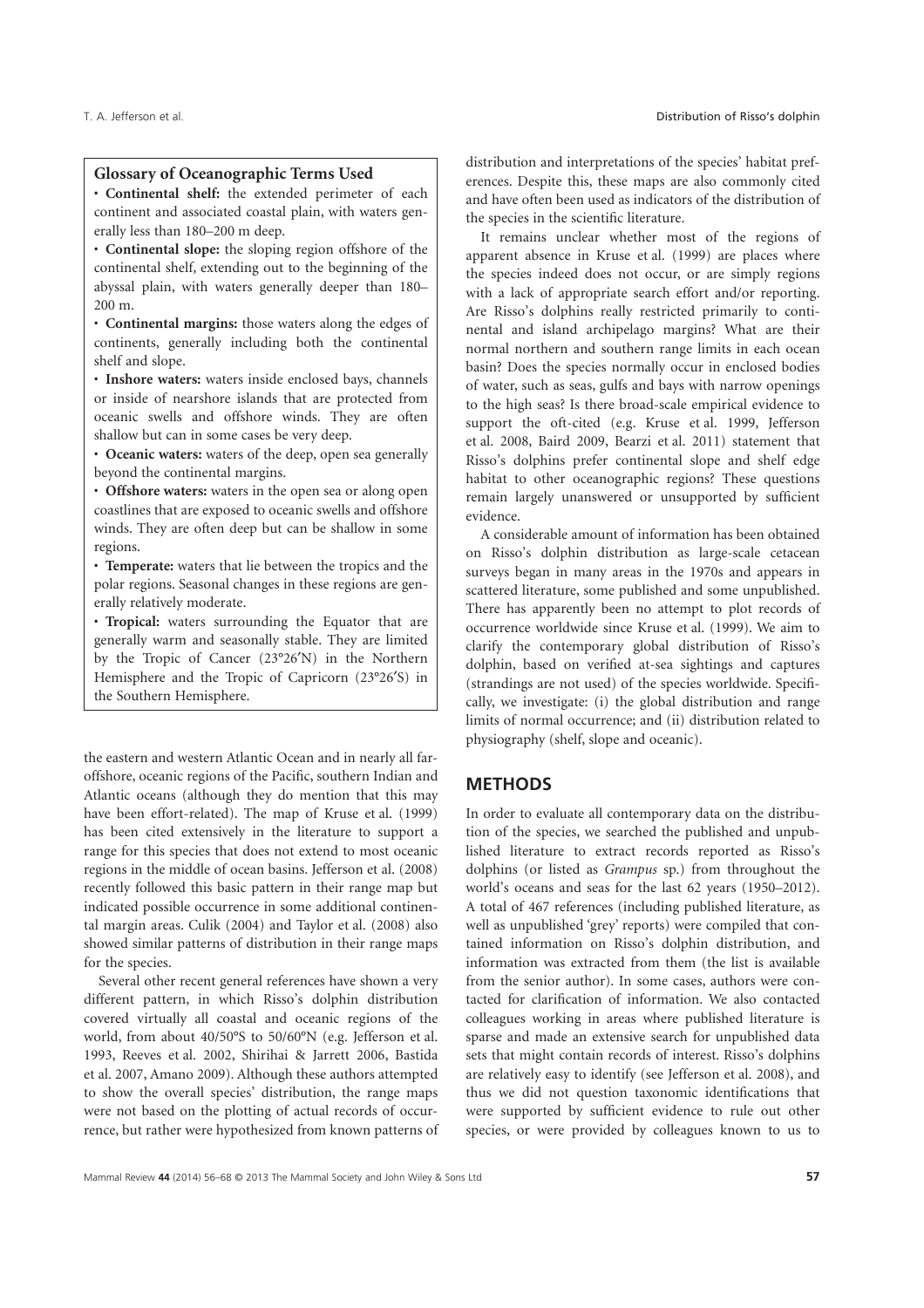**Table 1.** Summary of the Risso's dolphin distribution database, including all records of Risso's dolphins from throughout the world's oceans and seas, in published and unpublished literature for the last 62 years (1950–2012)

| Ocean basin            | Survey effort | Sightings | Captures |
|------------------------|---------------|-----------|----------|
| Eastern North Pacific  | High          | 1054      | 14       |
| Western North Pacific  | High          | 363       | 5        |
| Eastern South Pacific  | Moderate      | 138       | 0        |
| Western South Pacific  | Low           | 90        | 4        |
| Eastern North Atlantic | High          | 3826      | 1        |
| Western North Atlantic | High          | 1675      | 25       |
| Eastern South Atlantic | Low           | 109       | O        |
| Western South Atlantic | Moderate/Low  | 8         | O        |
| Northern Indian Ocean  | Moderate      | 512       | 9        |
| Southern Indian Ocean  | Low           | 234       |          |
| <b>TOTALS</b>          |               | 8009      | 59       |

have extensive experience in marine mammal identification. The vast majority of records came from surveys of cetaceans conducted by experienced and/or trained observers. To verify species identifications in older literature, we scrutinized the literature in an attempt to ensure that identification errors were excluded. After verification, records were extracted and entered into a database that included at-sea sightings, fisheries incidental catches and direct captures (most for scientific research or live display). The OBIS/SEAMAP database [\(http://seamap.env.duke.edu/](http://seamap.env.duke.edu/species/180457) [species/180457\)](http://seamap.env.duke.edu/species/180457) was also checked for possible records that may have been missed during the compilation of data.

Strandings were not included because they may give an inaccurate picture of distribution. Although strandings in some cases have been found to be a useful indicator of species' presence and composition (Maldini et al. 2005, Pyenson 2010), they often represent unhealthy animals that may stray far from the actual site where the animal normally lived (see, e.g. Fraser 1949, Worthy et al. 1993, Chit et al. 2011). A summary of the data set  $(n = 8068 \text{ records})$  is shown in Table 1, and a copy of the detailed database table is available from the authors (although some colleagues provided unpublished data with the agreement that they not be distributed, and thus these records will have to be removed).

All available records of Risso's dolphin with 'plottable' localities (i.e. those that could be plotted within *c.* 5 km) were entered into a database, along with information on date, ocean basin, record type (sighting or capture), position, group size and reference or source. We then plotted the records since 1950 on maps to evaluate the contemporary distribution of the species. Records that occurred before 1950 were not plotted, as we considered them out-of-date and potentially giving an inaccurate picture of the presentday range of the species (we only considered them in light of potential historical changes in distribution).

# **RESULTS**

Available Risso's dolphin sighting and capture records, along with proposed range limits, are shown on a map of the world in Fig. 1.



**Fig. 1.** Map of the world, showing sighting and capture records of Risso's dolphins (1950–2012) and proposed range (inside black lines). Proposed range limits were based on the available records of occurrence and known species habitat preferences.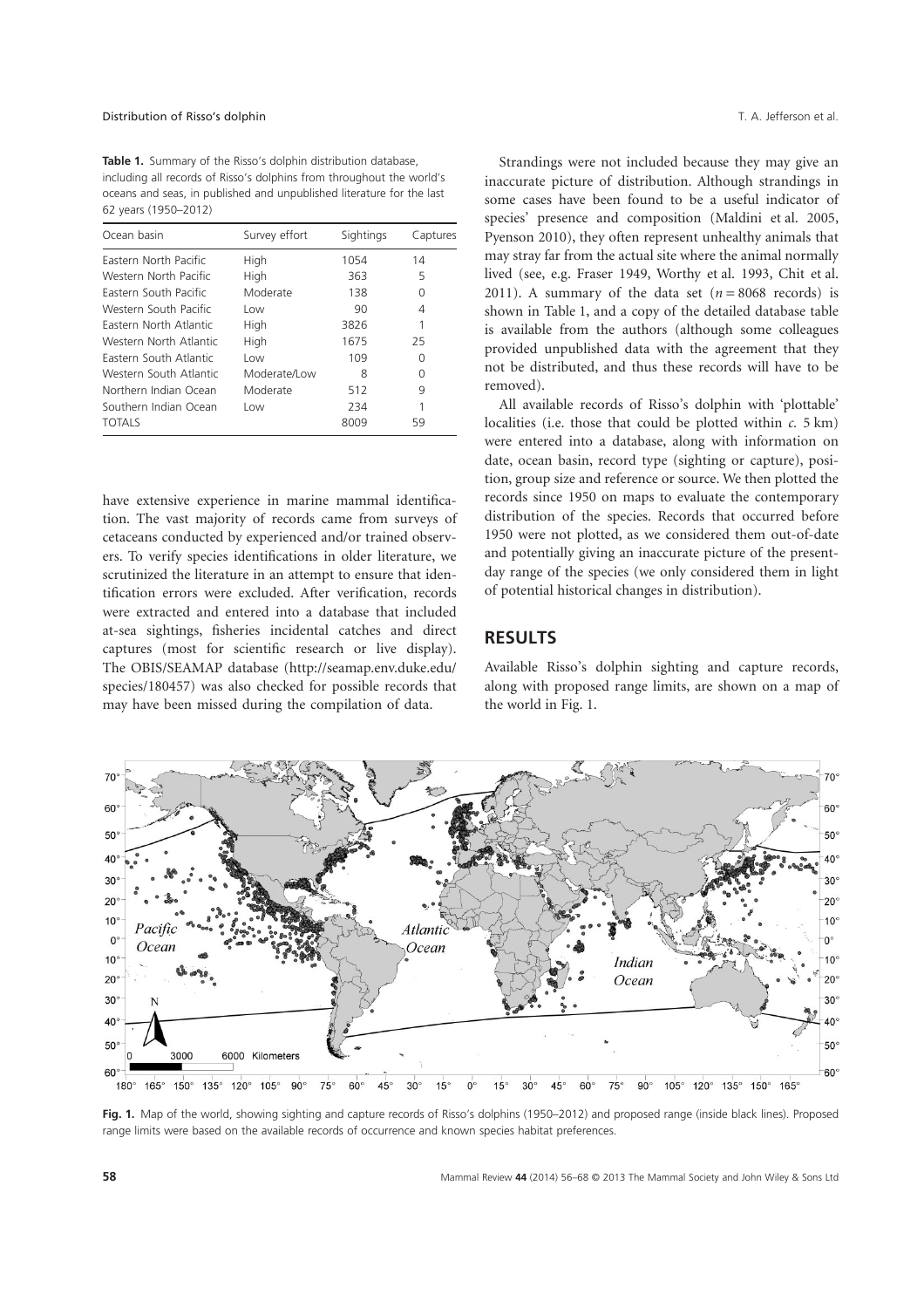

**Fig. 2.** Detail map of the western North Atlantic Ocean, showing sighting and capture records of Risso's dolphins (1950–2012).

# **North Atlantic Ocean**

In the western North Atlantic Ocean, Risso's dolphins occur from southern Newfoundland and Labrador, Canada (~52°), southwards through the Gulf of Mexico and Caribbean Sea to the equator (Figs 1 and 2). There are two records off southern Baffin Island (~62°N; J-F Gosselin, Fisheries and Oceans Canada, pers. comm.), which we consider likely to be extralimital, as they are located several hundred kilometres north of the other Canadian records. There is no evidence that this species penetrates into Hudson Strait or Hudson Bay. The only record indicating distribution in Greenland (Kruse et al. 1999, from Vibe 1950) appears to be in error, and there are no reliable data verifying an occurrence in Greenland waters (F. Ugarte, pers. comm.). The species appears to be uncommon in Venezuelan waters (Bermudez Villapol et al. 2008). Although there are virtually no available records south of Venezuela (for Guyana, Surinam or northern Brazil), we consider this likely to be effort-related, as this region has been very poorly studied in terms of marine mammal distribution (see Anonymous 2007). The absence of records from the southern Gulf of Mexico (Fig. 1) is also largely effort-related, as there has been virtually no marine mammal survey effort in deep waters there.

In the eastern Atlantic, records indicate a range throughout European waters, with current northern distributional limits at the Faroe Islands (~62°N; Bloch et al. 2012) and central Norway (~64°N; N. Øien, pers. comm.), and one verified record from northern Norway at ~69°N (D. Zanoni, pers. comm.; Fig. 3). This latter record is much further north than the rest and is therefore probably extralimital. Records are numerous in some areas, for example north and west of the British Isles (Evans et al. 2003, Reid et al. 2003),

and around the Azores (Silva et al. 2003, Hartman et al. 2008); these locations correspond with areas of high cetacean survey effort. The records from the British Isles are very extensive, and Risso's dolphins are clearly common around the islands, to around 60°N, which is likely to be a reflection of the warming influence of the Gulf Stream (Risso's dolphins do not appear to be common in waters of these high latitudes elsewhere – see below). Their range extends southwards to the equator. Records in the southern portion of the eastern North Atlantic, off the west coast of Africa, are comparatively scarce, although sufficient to suggest a continuous occurrence. However, this almost certainly reflects a paucity of reporting (Jefferson et al. 1997, Weir 2010). The range extends into the Mediterranean Sea, especially in the northwestern Mediterranean Sea, off the southeast coast of Spain and off Greece but also to the far eastern Mediterranean (Cañadas et al. 2002, Bearzi et al. 2011). Risso's dolphins have not been documented in the Black Sea or the Baltic Sea. Their distribution also includes shallow waters of the continental shelf, such as the Celtic Sea and the French coastal waters of the western English Channel (Kiszka et al. 2004). There appears to be a large gap in distribution in the deep oceanic waters of the central North Atlantic. This is probably an artefact of the nearabsence of marine mammal survey work in the mid-Atlantic and not the result of a true distributional hiatus.

# **South Atlantic Ocean**

Risso's dolphin probably ranges in the western South Atlantic from the equator to southern Argentina (records at ~46°S; Fig. 1), although there are surprisingly few documented records for this ocean basin. We could locate only single sighting or capture records off Brazil (Tormosov et al.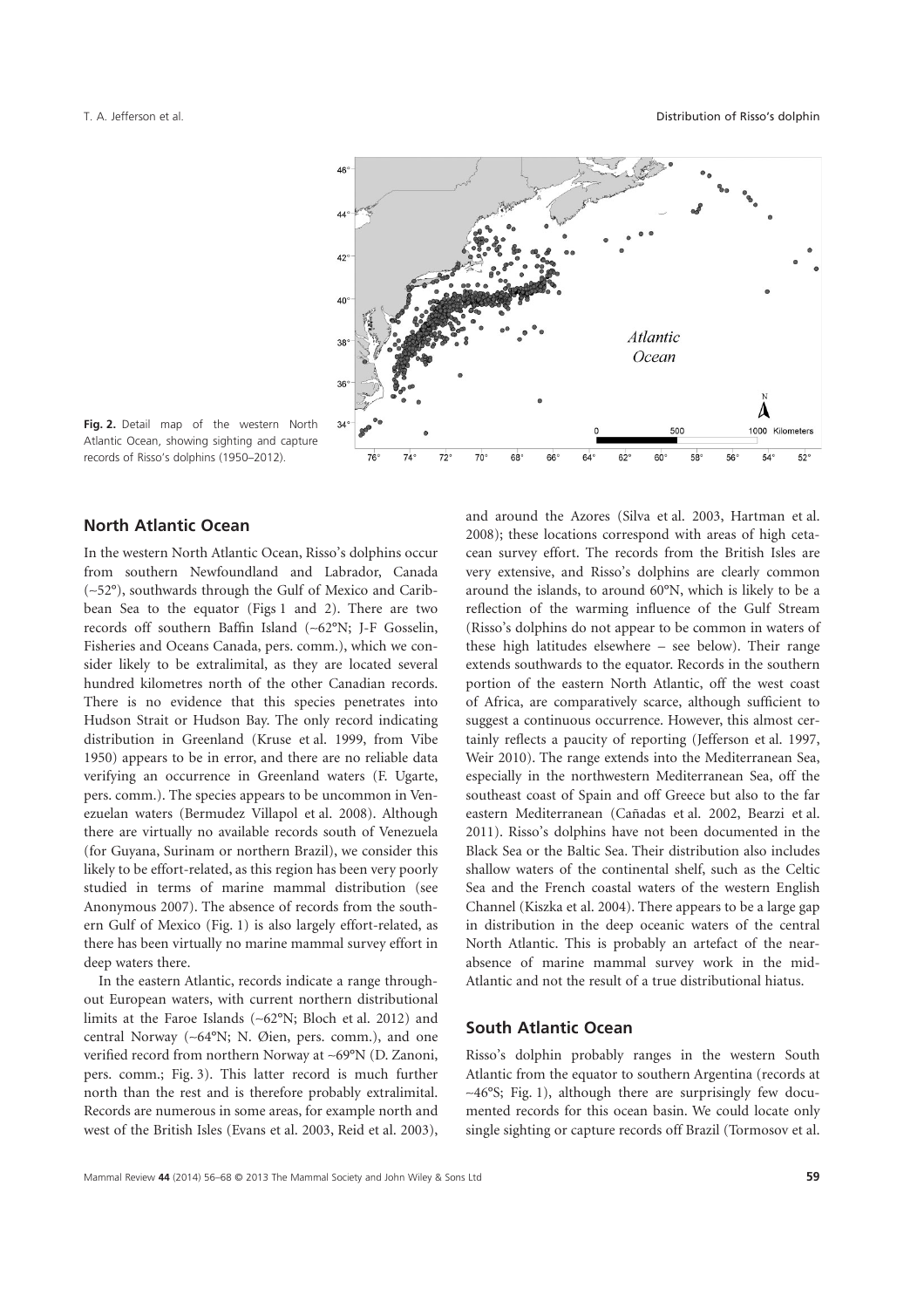

**Fig. 3.** Detail map of the eastern North Atlantic Ocean, showing sighting and capture records of Risso's dolphins (1950–2012).

1980) and Uruguay (Passadore et al. 2008) and six records from Argentina (Reyes 2006). Records from Tierra del Fuego are not particularly numerous (mostly strandings, extending south to about 54°S), and these were previously considered to be extralimital, but their increasing frequency in recent years makes this now appear unlikely (Lichter & Goodall 1988, Goodall & Schiavini 1993, Ricciadelli et al. 2012).

In the eastern South Atlantic, Risso's dolphins have been documented from equatorial waters off Gabon southwards to (at least) South African waters (~37°S; Fig. 1). Cetacean survey effort in most countries north of South Africa is relatively scarce; however, the species appears to be reasonably common in areas where survey effort has occurred (e.g. off Angola; Weir 2011). We know of no records of the species from the South Atlantic subantarctic and cold temperate island groups of Tristan da Cunha, Gough Island, South Georgia, Bouvet Island or from the South Orkney Islands. The lack of records in the deep, offshore waters of the central South Atlantic may not be indicative of a real absence of the species, as this area has received almost no marine mammal survey attention.

#### **North Pacific Ocean**

In the western North Pacific Ocean, the documented range of Risso's dolphin extends from central or northern Japan and the southern Kurile Islands southwards to the equator (Fig. 4). The single record from the Commander Islands (Sleptsov 1961) is rather old and is much further north than the rest, and thus we consider that it is not indicative of the current normal range. Although available records are few, the range includes the Sea of Japan and South China Sea, but there is no evidence that it includes either the Sea of Okhotsk (Doroshenko 2002) or the Gulf of Thailand (see Chantrapornsyl et al. 1996). The Gulf of Thailand is very shallow, with a mean depth of 45 m, and maximum depth of only 80 m, and thus it may be too shallow to be a pre-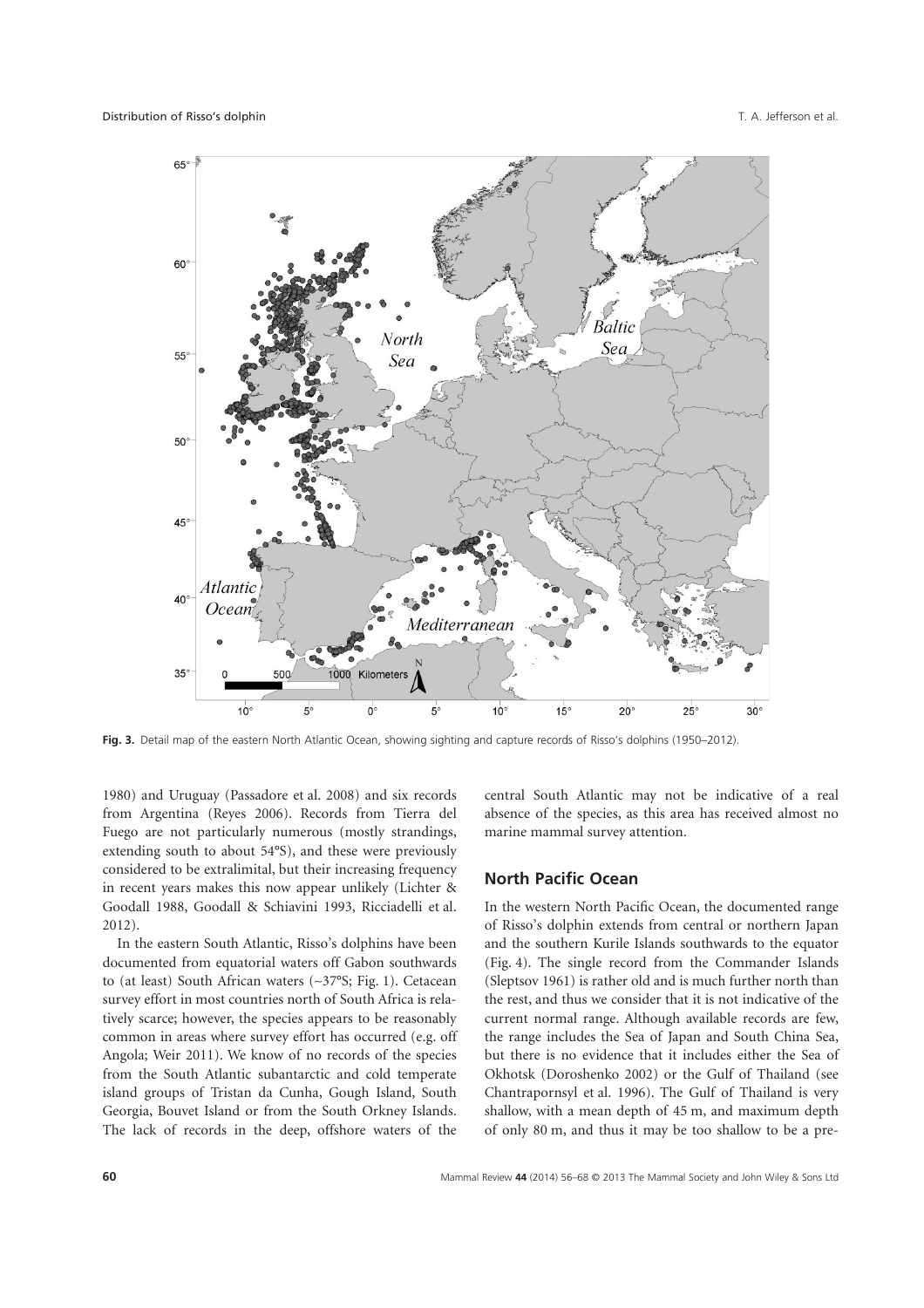

**Fig. 4.** Detail map of the western North Pacific Ocean, showing sighting and capture records of Risso's dolphins (1950–2012).

ferred area of occurrence for the species (see below for a discussion of distribution in relation to depth). However, the Sea of Okhotsk is deeper and appears to contain good habitat for Risso's dolphin. The species is found in similar latitudes and habitat in the eastern North Pacific. It is rather surprising that the species has not been documented in the Sea of Okhotsk, at least in the southern portion, especially when one considers that extensive marine mammal surveys have been conducted there (see Miyashita 1997). There are some records from throughout dispersed locations in Southeast Asia (Fig. 1).

The species' range in the eastern North Pacific has probably been documented better than in any other ocean basin, due to the intensive marine mammal research efforts in very large portions of the region. Risso's dolphins occur from the Queen Charlotte Islands and Gulf of Alaska (~56°N) southwards to the equator (Figs 1 and 5). There are numerous records of the species along the coast of California between 32° and 38°N and from the eastern tropical Pacific coastline from Mexico south to Columbia (Fig. 5). Offshore surveys of the eastern tropical Pacific have also produced numerous oceanic records, including around the island archipelagos of Hawaii and the Galapagos (Fig. 1). Risso's dolphins range well into the Gulf of California in Mexico (Sea of Cortez) and occur throughout this body of water, with the probable exception of the very shallow, northernmost portion. Although there are some records as far north as the Gulf of Alaska, the northernmost records (at 55–56°N – Braham 1983, Kajimura & Loughlin 1988) may be extralimital. Even though suitable habitat might appear to exist, there is little evidence that Risso's dolphins normally inhabit the deep inshore waters of Washington State, British Columbia or



**Fig. 5.** Detail map of the eastern North Pacific Ocean and Gulf of Mexico, showing sighting and capture records of Risso's dolphins (1950–2012).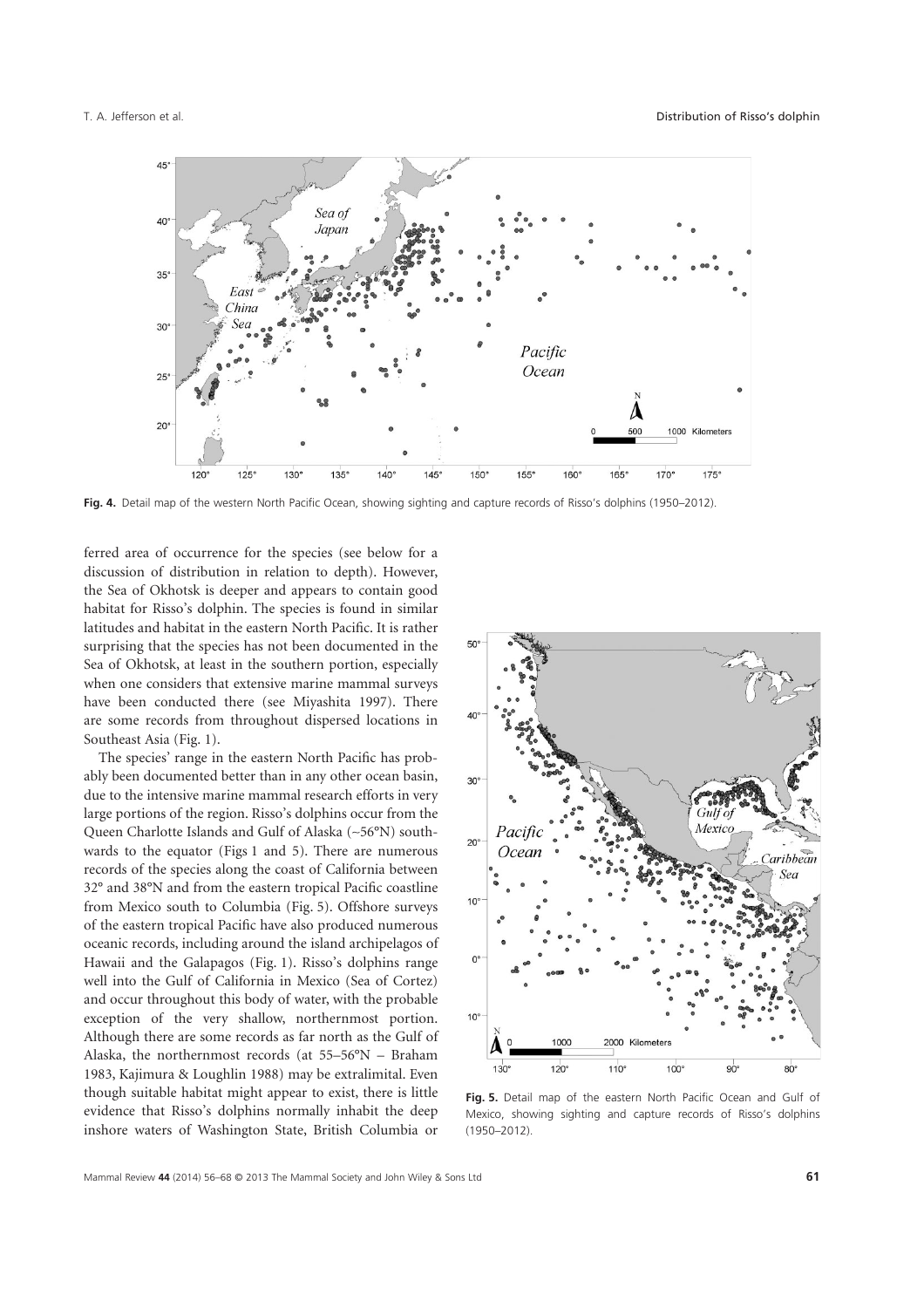southern Alaska. Research in this area has been extensive, and only a handful of records have been documented; we consider these probably extralimital. For example, in 21 years of surveys throughout nearly all of the inshore waters of Southeast Alaska, involving well over 10000 marine mammal sightings, Risso's dolphins have never been observed (Dahlheim et al. 2009). There is no evidence that they reach as far north as the Aleutian Islands or extend into the Bering Sea (these areas have been extensively surveyed by the National Oceanic and Atmospheric Administration's National Marine Mammal Laboratory and Southwest Fisheries Science Center). The number of records from the central portion of the North Pacific Ocean makes it reasonably clear that the species is found continuously across the North Pacific Ocean basin; there is no evidence of separate western and eastern Pacific populations.

#### **South Pacific Ocean**

In the western South Pacific, the species is known from the equator to southern Australia and New Zealand (Fig. 1). Based on the small number of records for Australia and New Zealand, it appears that Risso's dolphins are not particularly common in those waters. In extensive cetacean work on the water throughout New Zealand, one researcher has never sighted them (I. Visser, pers. comm., 27 June 2012). There appear to be no records for Tasmania, and it seems doubtful that the species would reach that far south (see Nicol 1987). Our searches for records also produced 64 stranding records from Australia and over 22 from New Zealand (we suspect there are many more that are not published and not available to us), suggesting perhaps that Risso's dolphins are not quite as rare as the sightings and captures suggest, but it does appear that overall Australasia is not a part of the world where the species occurs in its highest densities.

Risso's dolphins apparently occur widely in much of the waters of Southeast Asia, at least in the deeper regions such as throughout the Indo-Malay archipelago, as well as in the Timor and Arafura seas. Although specific records of occurrence are sparse (probably at least partly due to a paucity of marine mammal work in most of the islands), it is widely believed that Risso's dolphins are found throughout virtually the entire Pacific island groups of Micronesia, Melanesia and Polynesia (see Reeves et al. 1999, Miller 2007). For instance, 31 sightings were recorded during aerial surveys in French Polynesia from February to April 2011 (UMS Pelagis, University of La Rochelle, unpublished data). Risso's dolphins were also documented from small boat dedicated surveys in this region, especially from the Marquesas and Society islands (Gannier 2000, 2002).

Risso's dolphins are found from the equator to the central Chilean coast in the eastern South Pacific (Fig. 1). There are a number of records for Chile, and currently dedicated ecological work is being conducted on this species there (Olavarria et al. 2001). No records of occurrence are known for the subantarctic island groups of Macquarie Island, Auckland/Campbell Islands, the Bounty Islands or the Chatham Islands, and these are probably south of the regular range of the species.

#### **Indian Ocean**

Risso's dolphins range throughout the waters of the Indian Ocean, although records are more numerous in the western portion, ranging from India, Sri Lanka and the Arabian Sea south to the east coast of South Africa (Kruse et al. 1991, Ballance & Pitman 1998; Figs 1 and 6). The species appears to be particularly common around some offshore island chains in the region, such as the Maldives and the Seychelles (Keller et al. 1982, Kruse et al. 1991, Anderson 2005; Fig. 6). In the western tropical Indian Ocean, it was the second most common species recorded during surveys conducted between March and July 1995 (Ballance & Pitman 1998). Risso's dolphins were also observed off eastern and southeastern Madagascar (Kruse et al. 1991), and their presence has been suspected off Aldabra, southern Seychelles (Hermans & Pistorius 2008). They have also been recorded along insular slope waters of the island of Mayotte (mean depth of encounter was 1150 m) and in the Comoros Islands (Anderson 2005, Kiszka et al. 2007a, b, 2010a, b). In the southwestern Indian Ocean, dedicated aerial survey data confirm high densities around the northern islands of the



**Fig. 6.** Detail map of the western Indian Ocean, showing sighting and capture records of Risso's dolphins (1950–2012).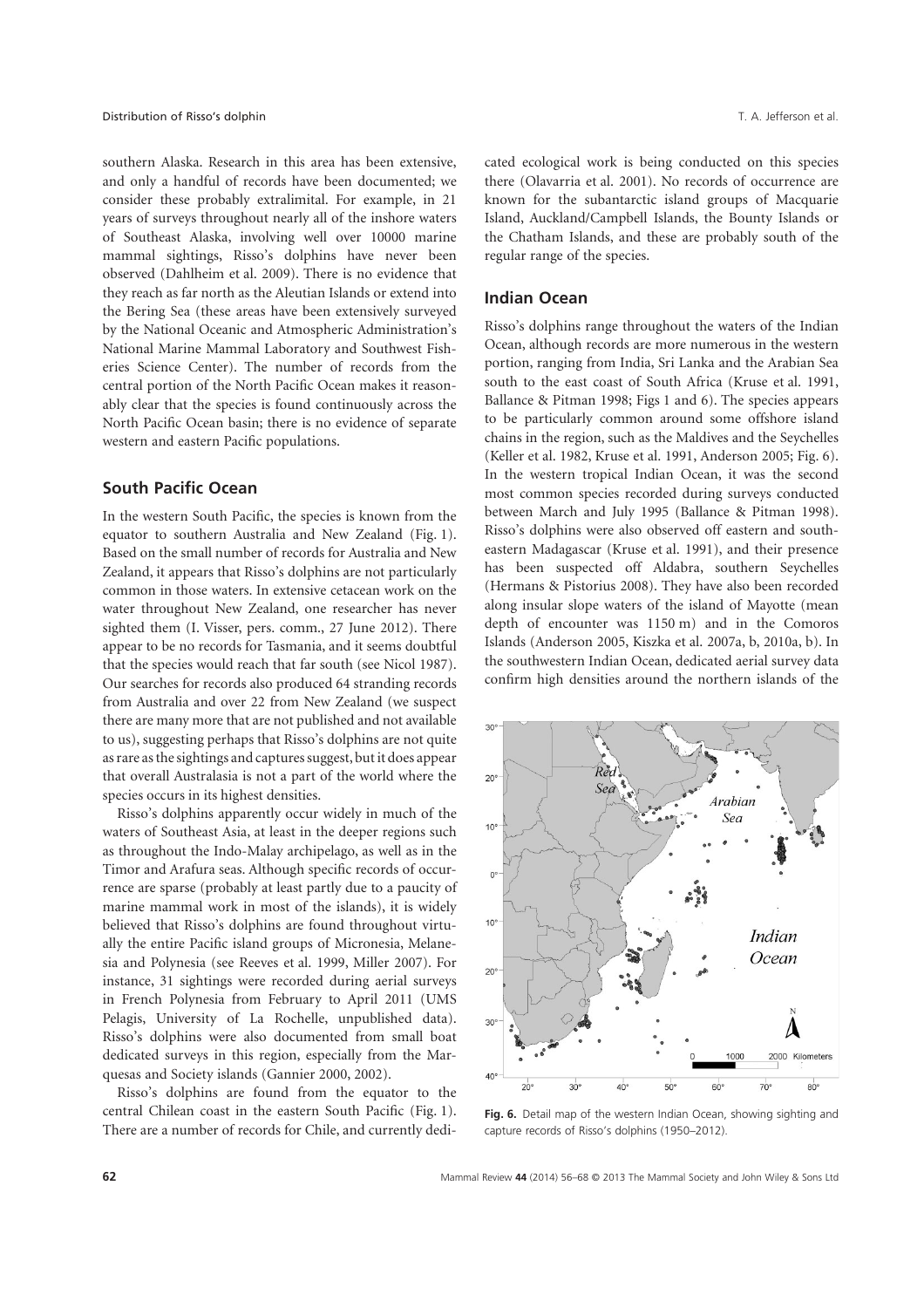Seychelles, as well as in the southern Mozambique Channel (Fig. 6; UMS Pelagis, Université de La Rochelle, unpublished data). Risso's dolphins were also previously common around Sri Lanka, where they were one of the most frequent small cetacean species taken as by-catch and in directed fisheries in the 1980s and early 1990s, and were also frequently seen on surveys (Alling 1988, Leatherwood & Reeves 1989, Kruse et al. 1991). However, they now appear to be rare in Sri Lanka, probably due to the high fisheries mortality (R. C. Anderson, unpublished data). Sightings are more scarce in the eastern portion of the Indian Ocean, including in much of the Bay of Bengal and the southeastern coasts of Indonesia and Australia. Risso's dolphins are found throughout the Gulf of Aden and the Red Sea (Weitkowitz 1992; Fig. 6). They also occur in the Gulf of Oman. Although Kruse et al. (1999) showed three records from the Persian Gulf on their range map, we could find no verifiable sighting or capture records of Risso's dolphin from this region. These three records are therefore considered erroneous, and we concur with Braulik et al. (2010), who suggested that Risso's dolphins are unlikely to occur in the Persian Gulf on a regular basis.

There is no evidence that Risso's dolphins occur around the Indian Ocean subantarctic island groups such as the Prince Edward Islands, Crozet Islands, Kerguelen Islands, Heard Island and St. Paul/Amsterdam Islands. The large apparent gap in distribution in much of the central South Indian Ocean may reflect a lack of survey effort in this region (see Kemper et al. 2005, Best 2007).

# **DISCUSSION**

#### **What kind of habitat do Risso's dolphins prefer?**

In tropical and subtropical waters, the available data show that, while the species is clearly present (Fig. 1), Risso's dolphin densities (Fig. 7) are uniformly low (with some apparent exceptions, such as the Maldives, where they are abundant, but for which no quantitative density estimates exist; Anderson 2005). In cooler, more temperate waters between about 30° and 45° in both hemispheres, while there are still many low densities reported, there is much more variation and a substantial number of medium and high densities are reported (e.g. Dohl et al. 1983, Miyashita 1986, Barlow 1993, 1995, Forney et al. 1995, Carretta et al. 2000, Palka 2006, Jefferson et al. 2013). These cool-temperate waters appear to be the favoured habitat for Risso's dolphins worldwide and support some exceptionally high densities above 0.25 individuals  $km^{-2}$  (Fig. 7). In cold temperate to polar waters, higher than latitudes of about 45–50°, Risso's dolphin densities quickly drop off to nearly zero, and they are clearly not present in high latitudes near the poles.

Some of the variation in the mid-latitudes may be explained by habitat preferences, especially as they relate to water depth. Risso's dolphins appear strongly to favour continental shelf and slope waters as opposed to very deep waters of the oceanic zones (see below), although they do occur in the latter areas, just at lower densities. The presence



**Fig. 7.** Reported densities of Risso's dolphins from the literature, by latitude.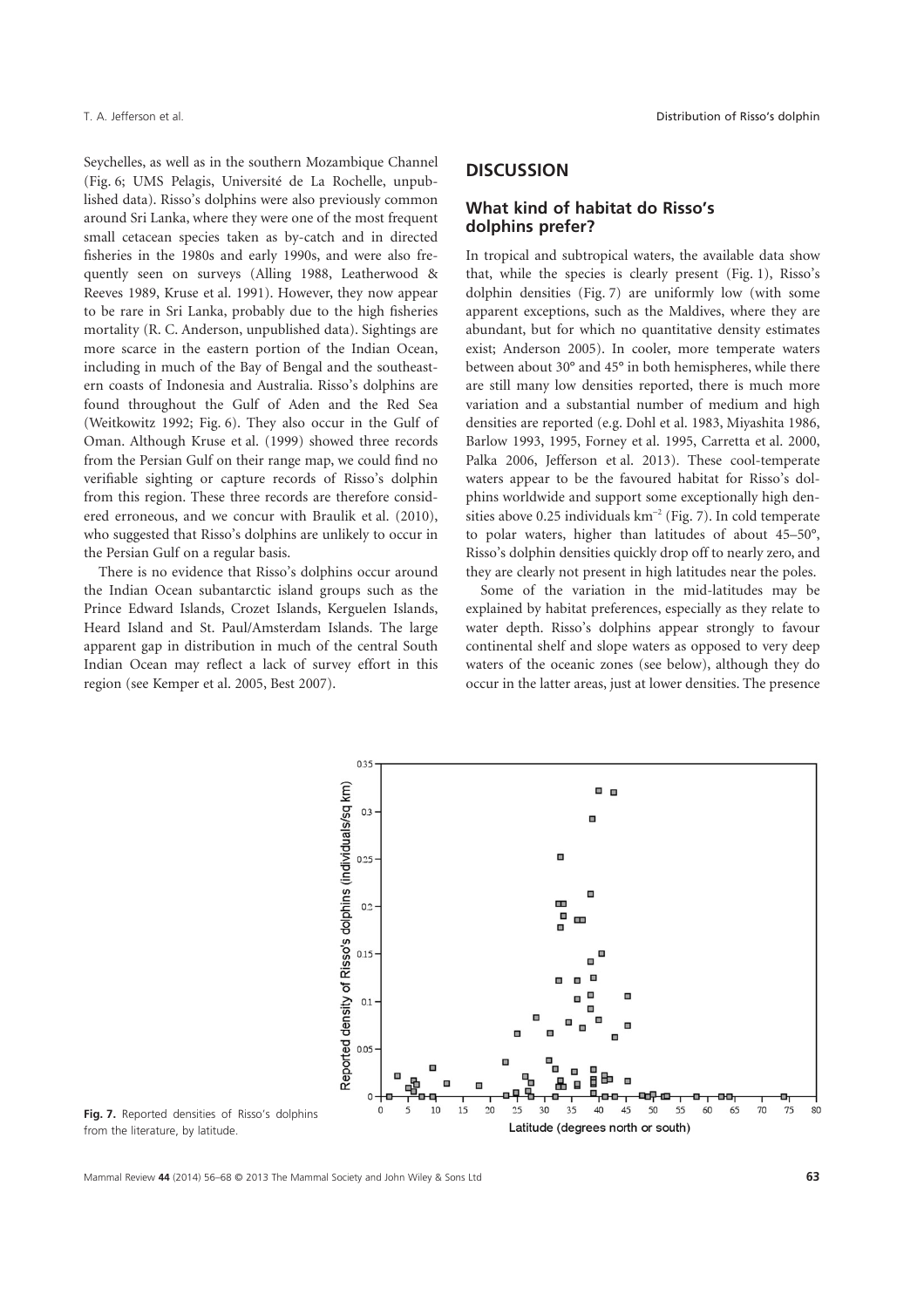of Risso's dolphins in a wide range of habitats from coastal, shallow waters to deep, oceanic waters suggests that there may be population-specific and/or ecotype-specific habitat specialization in this species. These issues deserve further study.

# **Are Risso's dolphins restricted to continental margins?**

It has been known for several decades that the distribution of Risso's dolphin is affected by water depth (e.g. Kruse 1989, Fabbri et al. 1992, Baumgartner 1997). Furthermore, nearly every study of the habitat preferences of this species provides evidence that it preferentially occurs over topography with steep-sloped bottoms near the outer edge of the continental shelf or upper slope (Kruse 1989, Baumgartner 1997, Cañadas et al. 2002, Azzellino et al. 2008, Praca & Gannier 2008). A rehabilitated Risso's dolphin that was released in the Gulf of Mexico and tracked for 23 days followed this pattern as well. This animal moved in waters with an average depth of 548 m and performed dives of up to 400–500 m (Wells et al. 2009). Three Risso's dolphins tracked in southern California moved in waters with an average depth of 900–974 m (Falcone & Schorr 2011). This does not mean the animals do not occur elsewhere, and certainly there are records of the species in deep oceanic waters and in shallow waters a great distance from the shelf edge. Risso's dolphins are routinely recorded in shelf and coastal waters around the British Isles (Evans et al. 2003, Reid et al. 2003) and in the shallow waters of the north coast of Brittany (France) during summer, where they apparently feed on cuttlefish *Sepia officinalis* (Kiszka et al. 2004). As an extreme example, in 2009, the first author observed a large group of Risso's dolphins mixed with California coastal bottlenose dolphins *Tursiops truncatus* in southern Monterey Bay, in waters of about 2–5 m depth, just outside the surf zone and at least 8–10 km from the nearest deep water (>180 m deep). However, presence in water this shallow and close to shore is undoubtedly unusual.

Clearly, Risso's dolphins are not restricted to continental margins. Past assessments of Risso's dolphin distribution may have been biased by the much greater tendency for sightings to be recorded in waters close to continental or island archipelago margins. While Risso's dolphins do occur in higher densities along the continental slope and outer continental shelf waters (see above), there is now abundant evidence that the species also inhabits oceanic waters far from shore. The large number of distribution records for offshore waters of the eastern tropical Pacific, as well as other such records from places such as the western Pacific, eastern Indian Ocean and the North Atlantic and Gulf of Mexico provide ample evidence that Risso's dolphin is a species that extends from nearshore waters out to oceanic water depths. While our maps show a paucity of records in the middle of ocean basins (especially in the Atlantic), we believe that Risso's dolphin extends across all these basins, and the absence of records may simply be an artefact of low search effort there.

### **Do Risso's dolphins occur in enclosed bodies of water?**

The presence of verified distribution records makes it clear that Risso's dolphins do occur in many enclosed bodies of water, such as the Gulf of California, Sea of Japan, Red Sea, Mediterranean Sea (where they are quite common) and the Gulf of Mexico. All of these areas have sections of deep water (>100–200 m depth).

Some other such bodies of water appear to be outside the normal range of Risso's dolphin. Puget Sound, the inshore waters of British Columbia, and southeast Alaska are not considered a normal part of the range of Risso's dolphin. Although there have been several stranding records of the species in inshore waters of Washington (Everitt et al. 1979, Osborne et al. 1988) and southern British Columbia (Baird & Stacey 1991), these are considered anomalous. Recent sightings of the species in Puget Sound are rare and of just a few individuals, and also appear to be anomalous (C. Emmons, pers. comm., 14 July 2012). There are no records for the Black Sea, which is documented to be inhabited by only three species of cetaceans (*Delphinus delphis, T. truncatus* and *Phocoena phocoena*). The Baltic Sea is similarly thought to be inhabited by only three or four small cetacean species, and although there are several stranding records of Risso's dolphin for the Baltic, the species is considered extralimital there (Aguayo 1978).

The apparent absence of Risso's dolphins from the Persian (Arabian) Gulf is interesting, especially because this is a region that has commonly been included as part of their range in the past, generally with no supporting evidence cited, or based on apparently erronenous information (see, e.g. Kruse et al. 1999). The waters of this basin are probably too shallow (with an average depth of 50 m and a maximum of just 90 m) and warm to be favoured habitat for the species. The same may also be true of the Gulf of Thailand. Potential distribution in these areas deserves further study.

There is still some doubt about some other similar bodies of water: the Sea of Okhotsk and the inner Gulf of Maine/Bay of Fundy. Based on known habitat preferences, these are areas in which the species might be expected to be present, but there are no specific locality records. While the species is mentioned by some Russian scientists for the Sea of Okhotsk (e.g. Doroshenko 2002), there appear to be no specific, verifiable locality records there to confirm this.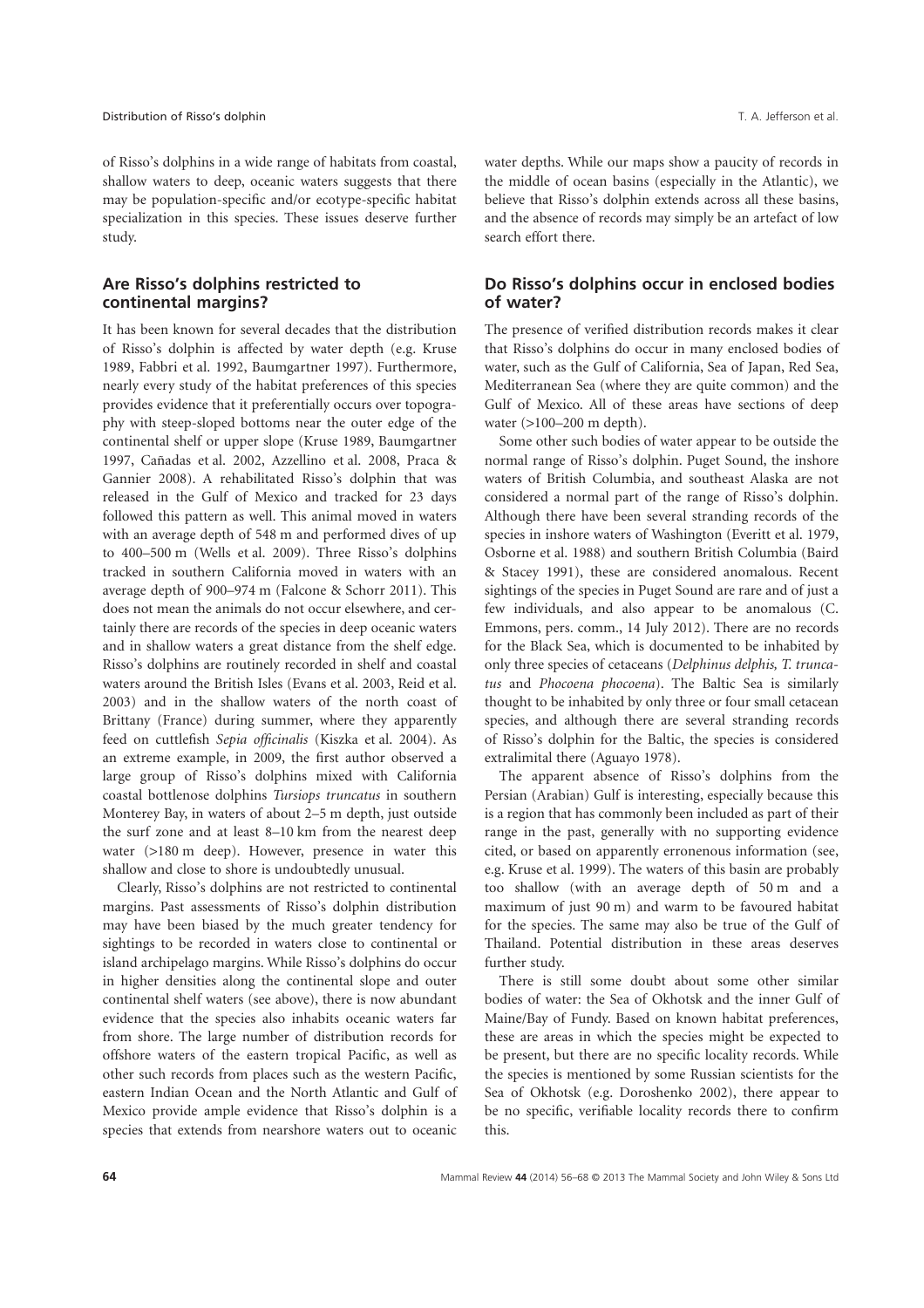#### **Do Risso's dolphins prefer tropical or temperate waters?**

There has been some controversy as to whether Risso's dolphins are primarily a tropical or a temperate species. Leatherwood et al. (1980) argued, following Davies (1963), that they were inhabitants primarily of tropical waters and reached their range limits in temperate zones, whereas Kruse (1989) seemed to favour the idea that Risso's dolphins are more properly characterized as a cool-water species. While most small cetaceans exhibit clear preferences for either warm or cold waters, with their ranges centering either on tropical and subtropical regions or temperate zones, Risso's dolphins have not been previously shown to have a strong preference for either warm or cold waters.

Risso's dolphins are reportedly common in some areas with very warm waters [such as the Maldives, around Sri Lanka (at least in the past), and the east coast of Taiwan]. Yet they are also very common in temperate regions that are characterized by much cooler temperatures (such as Monterey Bay, California; the Azores; and around the British Isles). Unfortunately, reliable estimates of density are not available for all of these areas. A detailed examination of Risso's dolphin density by latitude reveals that these animals occur at medium and high densities almost exclusively in temperate waters between about 30° and 45° latitude in both hemispheres (e.g. Dohl et al. 1983, Miyashita 1986, Barlow 1993, 1995, Forney et al. 1995, Carretta et al. 2000, Palka 2006, Jefferson et al. 2013). While they are widely distributed throughout the tropical oceans of the world, and may be reasonably common in a few, localized spots with warm waters (such as the Maldives and possibly the Seychelles), overall densities of the species in tropical waters appear to be comparatively low. In fact, all available density estimates for regions within 20° of the equator are less than 0.04 individuals km-<sup>2</sup> (Best et al. 1986, Wade & Gerrodette 1993, Gerrodette & Palacios 1996, Dolar et al. 2006, Gerrodette et al. 2008; Fig. 7). Although we do not currently have density estimates for many parts of the range, available data suggest that this is a pattern that may span the entire global range of the species.

# **CONCLUSIONS**

Some erroneous conclusions have been made in the past regarding Risso's dolphin distribution and habitat preferences, based on incomplete information and absence of survey data from large portions of the world's oceans (in particular, most oceanic regions). In this review, *Grampus griseus* is clearly shown to be a species with a circum-global range extending from at least 64°N to 46°S latitude. The species occupies both continental shelf/slope and oceanic waters throughout its range, but shows a clear preference for

outer continental shelf and slope water depths. It also appears to favour mid-latitudes ranging from 30° to 45°, and this is where the species' highest densities are consistently found in most ocean basins. It is hoped that surveys in relatively unstudied areas (especially in the Atlantic and Indian oceans) will allow for a more complete examination of the global range of Risso's dolphin in the near future.

# **ACKNOWLEDGEMENTS**

Many people and organizations provided information and/or data to this project. For access to unpublished data, we thank MCR Ltd, International Fund for Animal Welfare (IFAW), Kees Camphuysen and the NZG/Marine Mammal Database, UMS Pelagis/Marine Mammal Research Center (University of La Rochelle, France), Shetland Biological Records Centre, European Seabirds at Sea Database, Peter Evans/Sea Watch Foundation, Marijke de Boer, NORCET (Northern North Sea Cetacean Ferry Surveys), Hebridean Whale and Dolphin Trust, Sea Life Surveys, Ruth H. Leeney, Institute of Marine Research, Norway, Organisation Cetacea, Irish Whale and Dolphin Group, MARINElife, WDC (Whale and Dolphin Conservation), University of Valencia, M.E.E.R., POPA (Azores Fisheries Observer Program), Fisheries and Oceans Canada, Groupe de Recherche sur les Cétacés, Tethys Research Institute, CEMMA (Coordinadora para o Estudo dos Mamíferos Mariños), North Atlantic Right Whale Consortium, Cetacean Conservation Pakistan, Brian D. Smith, Keith D. Mullin, Karen Stockin and the Southwest Fisheries Science Center (special thanks to Jay Barlow and Tim Gerrodette). Funding for survey data provided by JJK was from the Agence des Aires Marines Protégées and Indian Ocean Commission. Phil Hammond of the SMRU graciously agreed to calculate unpublished estimates of density and abundance for the SCANS-II and CODA surveys. Bob Brownell and Yulia Ivaschenko helped in tracking down some of the Russian records. Vanessa James assisted in extracting records from maps and tables in the literature and Hiedi Chan assisted with translation of some Chinese literature. This manuscript was critically reviewed by R. L. Brownell, Jr., G. Bearzi and two anonymous referees from *Mammal Review*. To all of these individuals and organizations, we express our heartfelt gratitude.

# **REFERENCES**

- Aguayo LA (1978) Smaller cetaceans in the Baltic Sea. *Reports of the International Whaling Commission* 28: 131–146.
- Alling A (1988) A preliminary report of the incidental entrapment of odontocetes by Sri Lanka's coastal drift net fishery. *Journal of the Bombay Natural History Society* 85: 538–550.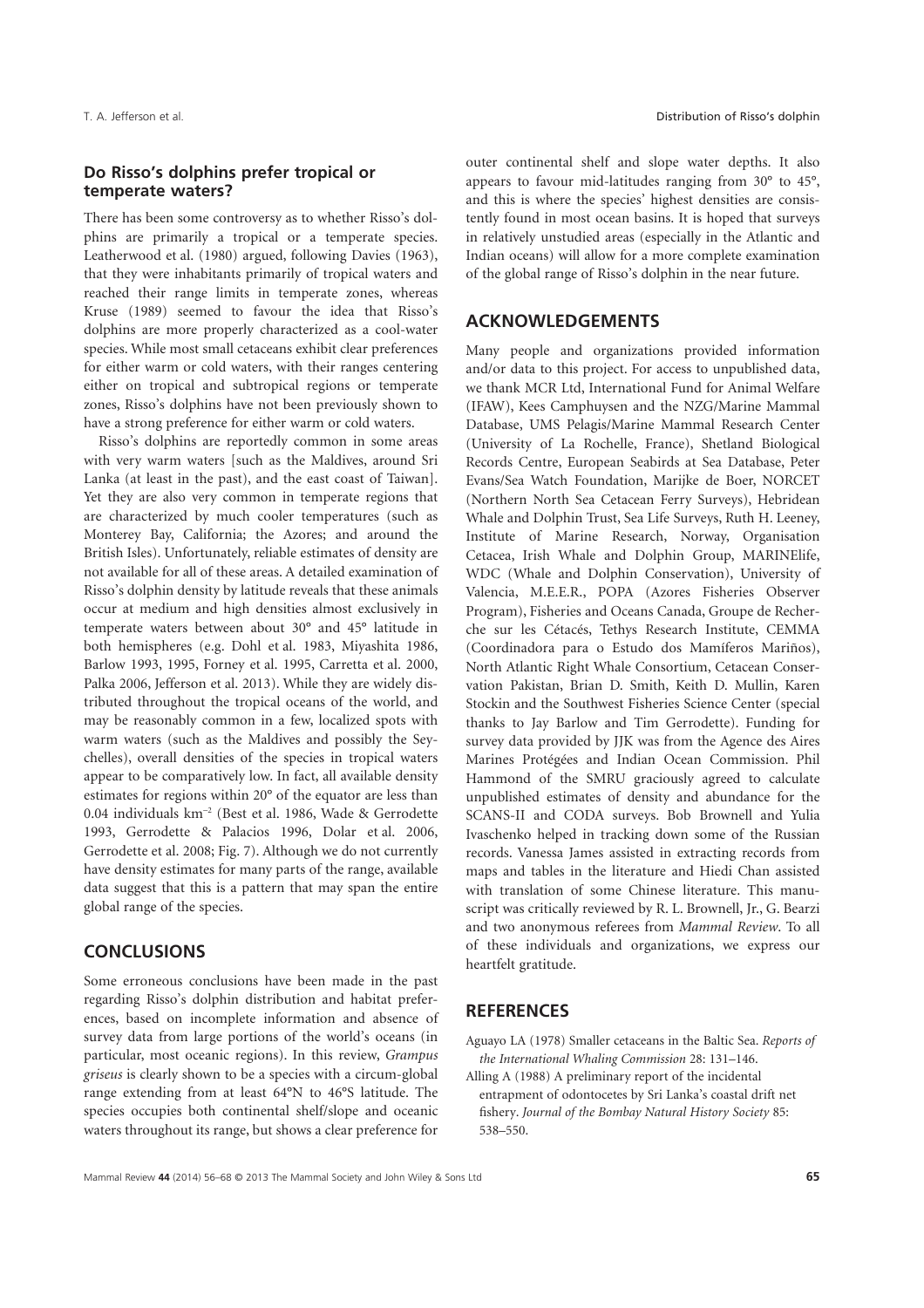Amano M (2009) *Grampus griseus* (G. Cuvier, 1812). In: Ohdachi SD et al. (eds) *The Wild Mammals of Japan*, 364–365. Shoukadoh/Mammalogical Society of Japan, Kyoto, Japan.

Anderson RC (2005) Observations of cetaceans in the Maldives, 1990–2002. *Journal of Cetacean Research and Management* 7: 119–135.

Anonymous (2007) International Whaling Commission. Report of the sub-committee on small cetaceans. *Journal of Cetacean Research and Management* 9: 297–325.

Azzellino A, Gaspari S, Airoldi S, Nani B (2008) Habitat use and preferences of cetaceans along the continental slope and the adjacent pelagic waters in the western Ligurian Sea. *Deep-Sea Research. Part I, Oceanographic Research Papers* 55: 296–323.

Baird RW (2009) Risso's dolphin *Grampus griseus*. In: Perrin WF et al. (eds) *Encyclopedia of Marine Mammals*, 2nd ed., 975–976. Academic Press, San Diego, California, USA.

Baird RW, Stacey PJ (1991) Status of Risso's dolphin, *Grampus griseus*, in Canada. *The Canadian Field-Naturalist* 105: 233–242.

Ballance LT, Pitman RL (1998) Cetaceans of the western tropical Indian Ocean: distribution, relative abundance, and comparisons with cetacean communities of two other tropical ecosystems. *Marine Mammal Science* 14: 429–459.

Barlow J (1993) The abundance of cetaceans in California waters estimated from ship surveys in summer/fall 1991. *Southwest Fisheries Science Center Administrative Report* LJ-93-09: 39 pp.

Barlow J (1995) The abundance of cetaceans in California waters. Part I: ship surveys in summer and fall of 1991. *Fishery Bulletin* 93: 1–14.

Bastida R, Rodriguez D, Secchi E, Da Silva V (2007) *Mamiferos Acuaticos Sudamerica Antartida*. Zazquez Mazzini Editores, Buenos Aires, 366 pp.

Baumgartner MF (1997) The distribution of Risso's dolphin (*Grampus griseus*) with respect to the physiography of the northern Gulf of Mexico. *Marine Mammal Science* 13: 614–639.

Bearzi G, Reeves RR, Remonato E, Pierantonio N, Airoldi S (2011) Risso's dolphin *Grampus griseus* in the Mediterranean Sea. *Mammalian Biology* 76: 385–400.

Bermudez Villapol LA, Sayegh AJ, Rangel MS, Rosso Londono MC, Vera NI (2008) Note on the presence of Risso's dolphin, *Grampus griseus* Cuvier, 1812 (Cetacea: Delphinidae), in Venezuelan waters. *Revista Cientifica UDO Agricola* 8: 163–170.

Best PB (2007) *Whales and Dolphins of the Southern African Subregion*. Cambridge University Press, Cambridge, UK.

Best RC, Da Rocha JM, Da Silva VMF (1986) Registros de pequenos cetaceos na costa nordeste Brasileira. *Primera Reunion de Tarbajo de Expertos den Mamiferos Acuaticos de America del Sur* 7: 23–32.

Bloch D, Desportes G, Harvey P, Lockyer C, Mikkelsen B (2012) Life history of Risso's dolphin (*Grampus griseus*) (G. Cuvier, 1812) in the Faroe Islands. *Aquatic Mammals* 38: 250–266.

Braham HW (1983) Northern records of Risso's dolphins, *Grampus griseus*, in the northeast Pacific. *The Canadian Field-Naturalist* 97: 89–90.

Braulik G, Ranjibar S, Owfi F, Aminrad T, Dakhteh SMH, Kamrani E, Moshsenizaeh F (2010) Marine mammal records from Iran. *Journal of Cetacean Research and Management* 11: 49–63.

Cañadas A, Sagarminaga R, Garcia-Tiscar S (2002) Cetacean distribution related with depth and slope in the Mediterranean waters off southern Spain. *Deep-Sea Research. Part I, Oceanographic Research Papers* 49: 2053–2073.

Carretta JV, Lowry MS, Stinchcomb CE, Lynne MS, Cosgrove RE (2000) Distribution and abundance of marine mammals at San Clemente Island and surrounding offshore waters: results from aerial and ground surveys in 1998 and 1999. *Southwest Fisheries Science Center Administrative Report* LJ-00-02: 43 pp.

Chantrapornsyl S, Andulyanukosol K, Kittiwathanawong K (1996) Records of cetaceans in Thailand. *Phuket Marine Biological Research Bulletin* 61: 39–63.

Chit AM, Smith BD, Tun MT (2011) An extreme extra-limital record of a strap-toothed beaked whale *Mesoplodon layardii* from the northern Indian Ocean in Myanmar. *Marine Biodiversity Records* 5: 1–3.

Culik BM (2004) Review of small cetaceans: distribution, behaviour, migration and threats. *Marine Mammal Action Plan/Regional Seas Reports and Studies* 177: 343 pp.

Dahlheim ME, White PA, Waite JM (2009) Cetaceans of southeast Alaska: distribution and seasonal occurrence. *Journal of Biogeography* 36: 410–426.

Davies JL (1963) The antitropical factor in cetacean speciation. *Evolution* 17: 107–116.

Dohl TP, Guess RV, Duman ML, Helm RC (1983) Cetaceans of central and northern California, 1980-1983: status, abundance, and distribution. Unpublished contract report to the US Minerals Management Service, 284 pp.

Dolar MLL, Perrin WF, Taylor BL, Kooyman GL, Alava MNR (2006) Abundance and distributional ecology of cetaceans in the central Philippines. *Journal of Cetacean Research and Management* 8: 93–111.

Doroshenko NV (2002) Present status of cetaceans in the Okhotsk Sea. In: Belkovich NM (ed.) *Marine Mammals of the Holarctic*, 101–103. KMK, Moscow, Russian Federation.

Evans PGH, Anderwald P, Baines ME (2003) *UK Cetacean Status Review*. Unpublished report to English Nature and Countryside Council for Wales. Sea Watch Foundation, Oxford, UK.

Everitt RD, Fiscus CH, Delong RL (1979) Marine mammals of northern Puget Sound and the Straits of Juan de Fuca. *NOAA Technical Memorandum ERL-MESA* 41: 141 pp.

Fabbri F, Giordano A, Lauriano G (1992) A preliminary investigation into the relationship between the distribution of Risso's dolphin and depth. *European Research on Cetaceans* 6: 146–151.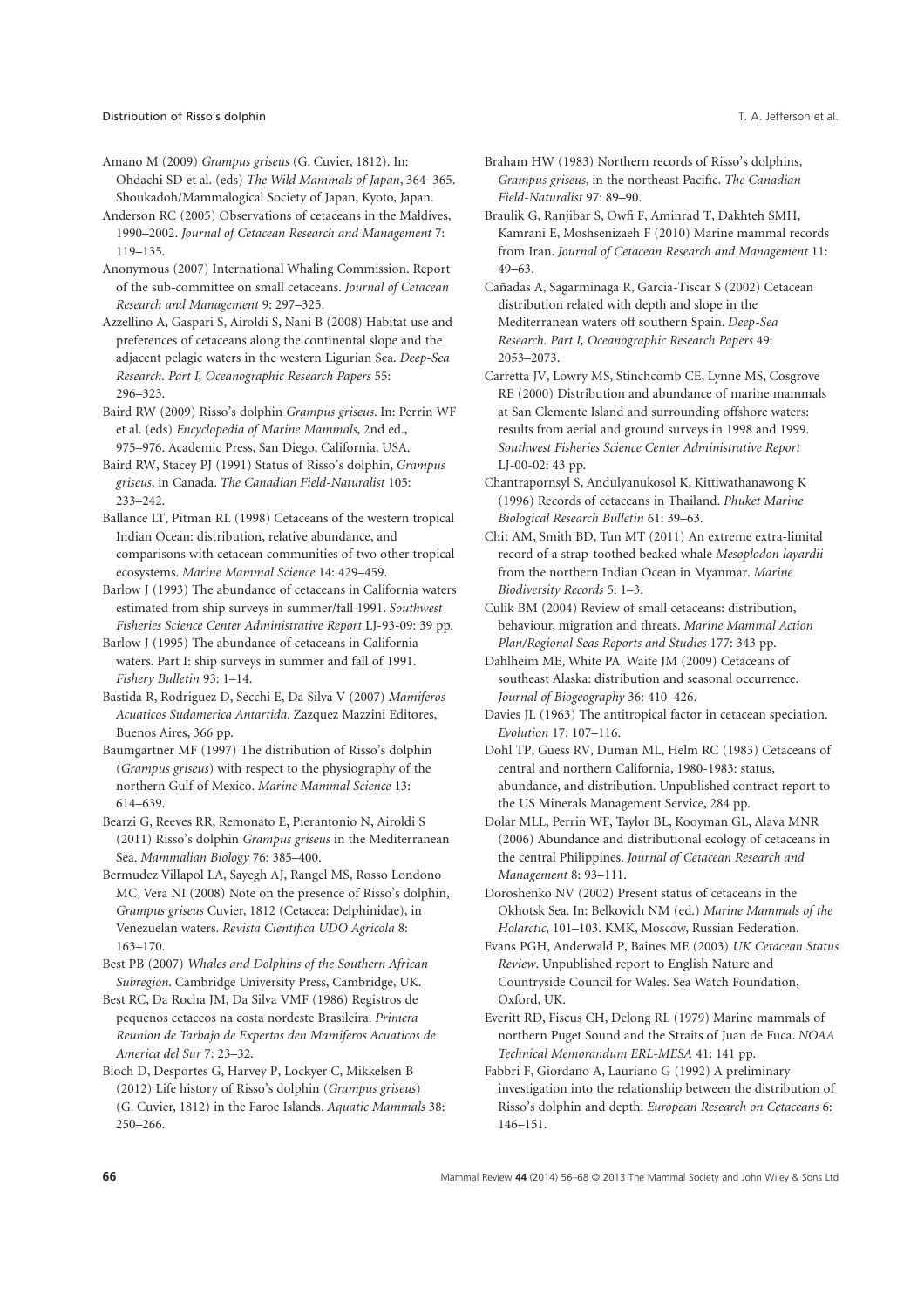- Falcone EA, Schorr GS (2011) Distribution and demographics of marine mammals in SOCAL through photo-identification, genetics, and satellite telemetry: a summary of surveys conducted 15 June 2010–24 June 2011. Unpublished contract report. 41 pp.
- Forney KA, Barlow J, Carretta JV (1995) The abundance of cetaceans in California waters. Part II: Aerial surveys in winter and spring of 1991 and 1992. *Fishery Bulletin* 93: 15–26.
- Fraser FC (1949) A narwhal in the Thames Estuary. *Nature* 163: 575.
- Gannier A (2000) Distribution of cetaceans off the Society Islands (French Polynesia) as obtained from dedicated surveys. *Aquatic Mammals* 26: 111–126.
- Gannier A (2002) Cetaceans of the Marquesas Islands (French Polynesia): distribution and relative abundance as obtained from a small boat dedicated survey. *Aquatic Mammals* 28: 198–210.
- Gerrodette T, Palacios D (1996) Estimates of cetacean abundance in EEZ waters of the eastern tropical Pacific. *Southwest Fisheries Science Center Administrative Report* LJ-96-10: 28 pp.
- Gerrodette T, Waters G, Perryman W, Ballance L (2008) Estimates of 2006 dolphin abundance in the eastern tropical Pacific, with revised estimates from 1986–2003. *NOAA Technical Memorandum NMFS-SWFSC* 422: 39 pp.
- Goodall RNP, Schiavini ACM (1993) Risso's dolphins *Grampus griseus* in subantarctic waters. P. 54 (abstract only) Tenth Biennial Conference on the Biology of Marine Mammals. 11–15 November, Galveston, Texas, USA.
- Hartman KL, Visser F, Hendriks AJE (2008) Social structure of Risso's dolphins (*Grampus griseus*) at the Azores: a stratified community based on highly associated social units. *Canadian Journal of Zoology* 86: 294–306.
- Hermans A, Pistorius PA (2008) Marine mammal diversity in the remote waters of Aldabra atoll, southern Seychelles. *Atoll Research Bulletin* 564: 1–7.
- Jefferson TA, Leatherwood S, Webber MA (1993) *Marine Mammals of the World: FAO Species Identification Guide*. United Nation Environment Programme and Food and Agricultural Organization of the United Nations, 320 pp.
- Jefferson TA, Curry BE, Leatherwood S, Powell JA (1997) Dolphins and porpoises of West Africa: a review of records (Cetacea: Delphinidae, Phocoenidae). *Mammalia* 61: 87–108.
- Jefferson TA, Webber MA, Pitman RL (2008) *Marine Mammals of the World: A Comprehensive Guide to Their Identification*. Academic Press/Elsevier, San Diego, California, USA.
- Jefferson TA, Smultea MS, Bacon CE (2013) Density and abundance of marine mammals in the southern California Bight from aerial surveys, 2008–2012. *Bulletin of the Southern California Academy of Sciences* (in press).
- Kajimura H, Loughlin TR (1988) Marine mammals in the oceanic food web of the eastern subarctic Pacific. *Bulletin of the Ocean Research Institute, University of Tokyo* 26: 187–223.
- Keller RW, Leatherwood S, Holt SJ (1982) Indian Ocean cetacean survey, Seychelle Islands, April through June 1980. *Reports of the International Whaling Commission* 32: 503–515.
- Kemper CM, Flaherty A, Gibbs SE, Hill M, Long M, Byard RW (2005) Cetacean captures, strandings and mortalities in South Australia, 1881–2000, with special reference to human interactions. *Australian Mammalogy* 27: 37–47.
- Kiszka J, Hassani S, Pezeril S (2004) Distribution and status of small cetaceans along the French Channel coasts: using opportunistic records for a preliminary assessment. *Lutra* 47: 33–46.
- Kiszka J, MacLeod K, Van Canneyt O, Walker D, Ridoux V (2007a) Distribution, encounter rates, and habitat characteristics of toothed cetaceans in the Bay of Biscay and adjacent waters from platform-of-opportunity data. *ICES Journal of Marine Science* 64: 1033–1043.
- Kiszka J, Ersts PJ, Ridoux V (2007b) Cetacean diversity around the Mozambique Channel island of Mayotte (Comoros archipelago). *Journal of Cetacean Research and Management* 9: 105–110.
- Kiszka J, Ersts PJ, Ridoux V (2010a) Structure of a toothed cetacean community around a tropical island (Mayotte, Mozambique Channel). *African Journal of Marine Science* 32: 543–551.
- Kiszka J, Vely M, Breysse O (2010b) Preliminary account of cetacean diversity and humpback whale (*Megaptera novaeangliae*) group characteristics around the Union of the Comoros (Mozambique Channel). *Mammalia* 74: 51–56.
- Kruse S, Leatherwood S, Prematunga WP, Mendes C, Gamage A (1991) Records of Risso's dolphins, *Grampus griseus*, in the Indian Ocean, 1891–1986. *UNEP Marine Mammal Technical Report* 3: 67–78.
- Kruse S, Caldwell DK, Caldwell MC (1999) Risso's dolphin *Grampus griseus* (G. Cuvier, 1812). In: Ridgway SH, Harrison R (eds) *Handbook of Marine Mammals, Volume 6: The Second Book of Dolphins and the Porpoises*, 183–212. Academic Press, London, UK.
- Kruse SL (1989) *Aspects of the biology, ecology, and behavior of Risso's dolphins (*Grampus griseus*) off the California coast*. MSc thesis, University of California, Santa Cruz, California, USA.
- Leatherwood S, Reeves RR (1989) Marine mammal research and conservation in Sri Lanka 1985–1986. *UNEP Marine Mammal Technical Report* 1: 138 pp.
- Leatherwood S, Perrin WF, Kirby VL, Hubbs CL, Dahlheim M (1980) Distribution and movements of Risso's dolphin, *Grampus griseus*, in the eastern North Pacific. *Fishery Bulletin* 77: 951–963.
- Lichter AA, Goodall RNP (1988) Argentina. Progress report on cetacean research, June 1984 to April 1987. *Reports of the International Whaling Commission* 38: 173–176.
- Maldini DF, Mazzuca L, Atkinson S (2005) Odontocete stranding patterns in the main Hawaiian Islands (1937–2002): how do they compare with live animal surveys? *Pacific Science* 59: 55–67.